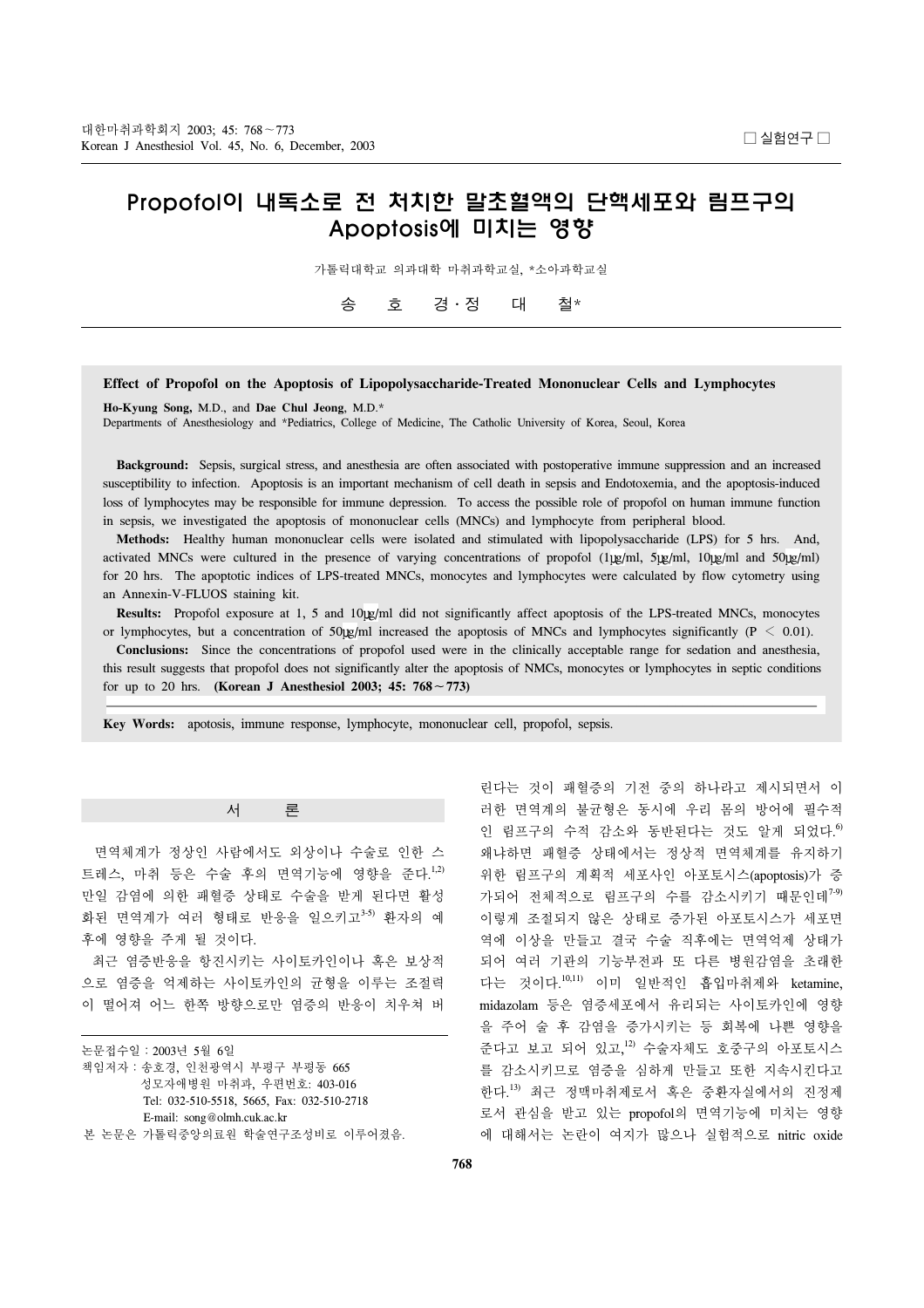로 처리된 쥐의 대식세포를 아포토시스로부터 보호한다는 등14) 다른 마취제들과 비교하면 면역기능에 미치는 영향이 적다고 한다. 15-17) 그러나 사람에서 패혈증으로 아포토시스가 증가되어 있는 경우 장시간의 propofol 처치에 의해 일차적 인 면역반응을 담당하는 단핵세포나 림프구가 어떤 영향을 받는지에 대해서는 아직 보고된 바 없다.

 이에 저자들은 실험적으로 lipopolysaccharide (LPS)를 이 용, 패혈증 상태와 유사한 환경에서 단핵세포를 배양한 다 음 단핵세포의 아포토시스가 propofol에 의해서 영향을 받는 지를 유세포 분석기(flow cytometer)를 이용하여 계측하고 아포토시스지수와 생존지수 등 전체 세포사와의 관계를 알 아본 다음, 이 단핵세포를 단구와 림프구로 구분하여 어느 세포가 더 영향을 받는지를 알아보고 propofol농도에 따른 관련성도 평가하여 보았다.

### 대상 및 방법

#### 세포분리

 가톨릭 중앙의료원 임상연구 관리규정을 준수하여 미국 마취과학회 신체등급 분류 1, 2에 속하는 건강한 성인 남녀 10명으로부터 25 ml의 정맥혈을 헤파린 튜브에 채취하여 동량의 phosphate buffered saline (PBS)을 혼합한 후 다시 동 량의 histopaque를 혼합, Ficoll-Hypaque density gradient centrifugation 방법으로 단핵세포 만을 분리하였다. 분리된 단핵 세포 들은 PBS로 2번 세척한 후, 다시 조직배양액으로 한 번 더 세척하여 trypan blue dye exclusion test로 viability와 함께 세포 수를 세어서 약 3-4 × 10<sup>7</sup> cells/ml 정도의 단 핵세포를 준비할 수 있었다. 조직배양액은 10% heat-inactivated fetal bovine serum (FBS, GibcoBRL, USA) 2 mML-glutinine, 100 U/ml streptomycin이 포함된 Rosewell Park Memorial Institute (RPMI) 1640 배양액(RPMI 1640, GibcoBRL) 으로 phenol red와 sodium bicarbonate가 들어 있지 않은 것 을 선택하여 이용하였다.

#### 단핵세포에 대한 **LPS**와 **propofol** 처리

 준비된 단핵세포는 실험적인 패혈증 상태 하에서 활성화 시키기 위해 LPS (lipopolysaccaride, serotype: E. coli 055: B5, Sigma Co., St. Louis, USA)을 1µg/ml의 농도로 혼합한 배양액에서 5시간 동안 온도 37°C, 습도 90%, 5% CO2의 배양기에서 배양되었다. 이후 이를 원심 분리하여 단핵세포 만을 분리, 세척한 후 다시 배양하였는데 이때 propofol이 단핵세포의 아포토시스를 변화시키는지 볼 수 있도록 대조 군은 배양액만으로, 실험군은 배양액에 1ug/ml, 5ug/ml, 10 g/ml와 50 g/ml의 농도로 propofol을 혼합하여 다시 20시 간동안 배양하였다.

### 아포토시스의 계측

아포토시스의 계측은 유세포분석으로 아포토시스를 계측 하는 방법인 Annexin-V-FLUOS Staining Ki (Roche Diagnostics GmbH, Mannheim, Germany)를 사용하였다.

 LPS에 처리된 후 각각 다른 농도의 propofol이 혼합된 배 양액에서 20시간 배양된 단핵세포는 인산완충식염수(PBS)로 2회 세척하였다. 1,500 rpm으로 10분간 원심분리 후, 약 1 × 10<sup>6</sup> 개의 세포를 취하였다. 단핵세포의 아포토시스의 정 도는 propidium iodide와 annexin V-FITC을 이용한 염색 후 유세포 분석기로 정량 분석하였다. 염색액은 분석이 필요한 10개의 샘플 당 1000ul 의 Hepes buffer에 20ul의 annexin V-Fluorescein을 미리 희석한 후 20 l의 propidium iodide를 첨가하여 만들었다. 이 염색액에 단핵세포들을 부유시킨 후 빛을 차단한 15-25℃의 상온에서 10-15분 동안 작용시켰 다. 이후 세포의 밀도에 따라 0.4-0.8 ml의 binding buffer를 첨가하고 유세포 분석기(flow cytometry, EPICS XL-MCL, Beckman coulter, USA)로 annexin V-FITC에 염색된 세포들 은 아포토시스 된 세포로 측정한 다음 다시 세포의 granularity와 크기에 따라 단구와 림프구로 나누어 분석하였다. Fluorescein 탐색은 515 nm의 bandpass filter로, PI 탐색은 600 nm 이상의 filter를 이용하였다.

 각각의 propofol 농도에 따른 아포토시스의 정도는 측정된 전체세포 수에 대해 아포토시스에 있는 세포 수의 비율로 표시하고 생존하는 세포 수의 비율 역시 대조 군을 100%로 하였을 때를 기준으로 하여 표시하고, 또한 전체 세포 사를 고려하기 위해 대조군의 수치를 기준으로 삼아 계산하였다. Apoptosis  $(\%)$  = annexin positive cells of experimental group  $(\%)$  - annexin positive cells of control group  $(\%)$ 

#### 통계처리

 모든 측정치는 평균 ± 표준편차로 표시하였고 통계처리 는 Sigma-Stat (Version 2.03, SPSS, USA)을 사용하였다. 통계 방법으로 단구와 림프구의 아포토시스의 차이는 One Way repeated measures analysis of Variance on Ranks로 하였고 배 양액만이 혼합된 대조 군과 각 propofol군들과의 다중비교는 Dunnett 방법으로 하였다. P값이 0.05 미만인 경우를 통계학 적으로 유의하다고 판정하였다.

#### 결 과

 단핵세포의 전체 세포사는 배양액에 propofol을 혼합하지 않은 대조 군의 수치를 기준으로 하였을 때 50 lg/ml의 propofol 농도에서는 11.1 ± 5.9%로 다른 농도의 propofol에 비 해, 즉 5 hg/ml의 0.07 ± 0.5%와 10 hg/ml의 1.6 ± 3.0%에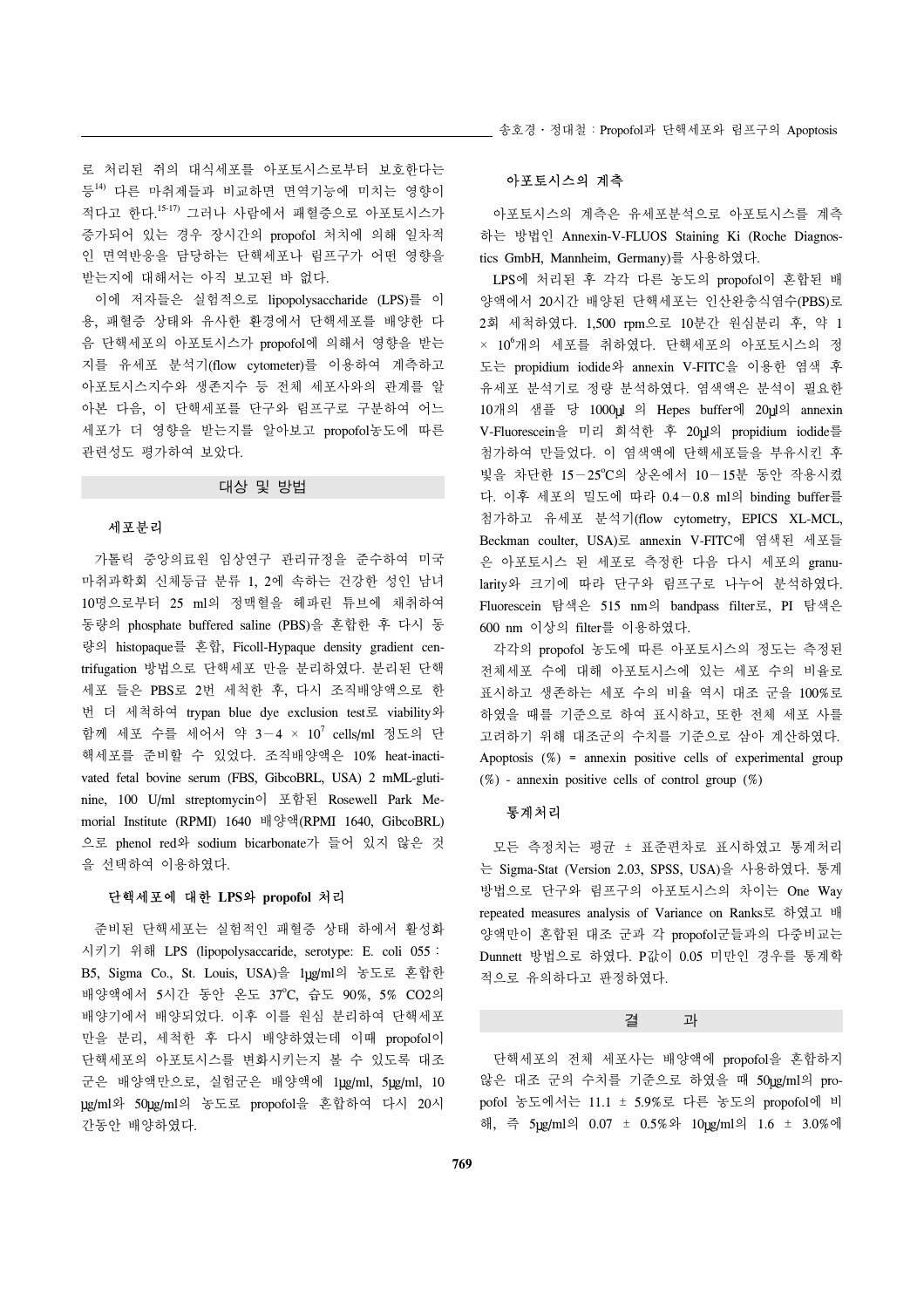비해 의미있는 세포사의 증가를 보였다(P = 0.001). 단핵세 포의 생존비율 역시 propofol 농도 차이에 따라 의미 있는 변화를 보였는데(P = 0.001), 1 g/ml, 5 g/ml, 10 g/ml에서 는 대조 군의 생존비율과 차이를 보이지 않았으나 50ug/ ml의 고농도에서는 유의한 감소를 보였다(P < 0.05) (Fig. 1). 또한 이를 림프구와 단구로 나누어 비교 확인한 결과, 두 종류의 세포는 생존 양상에 유의한 차이를 보였는데(P = 0.006), 단구의 경우는 propofol의 농도가 증가하여도 생존에



**Fig. 1.** Effect of propofol on lipopolysaccharide-treated MNCs survival at different concentrations. Percent survival was significantly decreased by the addition of propofol 50 g/ml in the culture media. MNCs: mononuclear cells, ppf-0, no drug added. Data is expressed as mean SD. \*:  $P < 0.05$  vs. ppf-0, ppf-5 and ppf-10.



**Fig. 2.** Effect of propofol on lipopolysaccharide-treated monocyte and lymphocyte survival at different concentrations. There was significant difference between groups ( $P \le 0.001$ ) and percent survival of lymphocyte was significantly decreased by the addition of propofol 50 g/ml in the culture media. ppf-0, no drug added. Data is expressed as mean SD. \*:  $P \le 0.05$  vs. ppf-0 of lymphocyte group.

는 변화가 없었으나 림프구는 고농도의 propofol 50 lg/ml에 서는 대조 군에 비해 의미있게 생존비율이 감소하였다(P < 0.05) (Fig. 2).

 단핵세포의 아포토시스의 정도는 propidium iodide와 annexin V-FITC을 이용한 염색 후 유세포 분석기로 정량 분석



**Fig. 3.** Effect of propofol on lipopolysaccharide-treated MNCs apoptosis at different concentrations. Percent Annexin positive MNCs was significantly increased by the addition of propofol 50 g/ ml in the culture media. MNCs: mononuclear cells, ppf-0, no drug added. Data is expressed as mean SD. \*:  $P \le 0.05$  vs. ppf-0, ppf-5.



**Fig. 4.** Effect of propofol on Lipopolysaccharide-treated monocyte and lymphocyte apoptosis at different concentrations. There was no difference between groups but percent annexin positive lymphocyte was significantly increased by the addition of propofol 50 g/ml in the culture media. ppf-0, no drug added. Data is expressed as mean SD.  $*$ : P  $\leq$  0.05 vs. ppf-0, ppf-5 of lymphocyte group.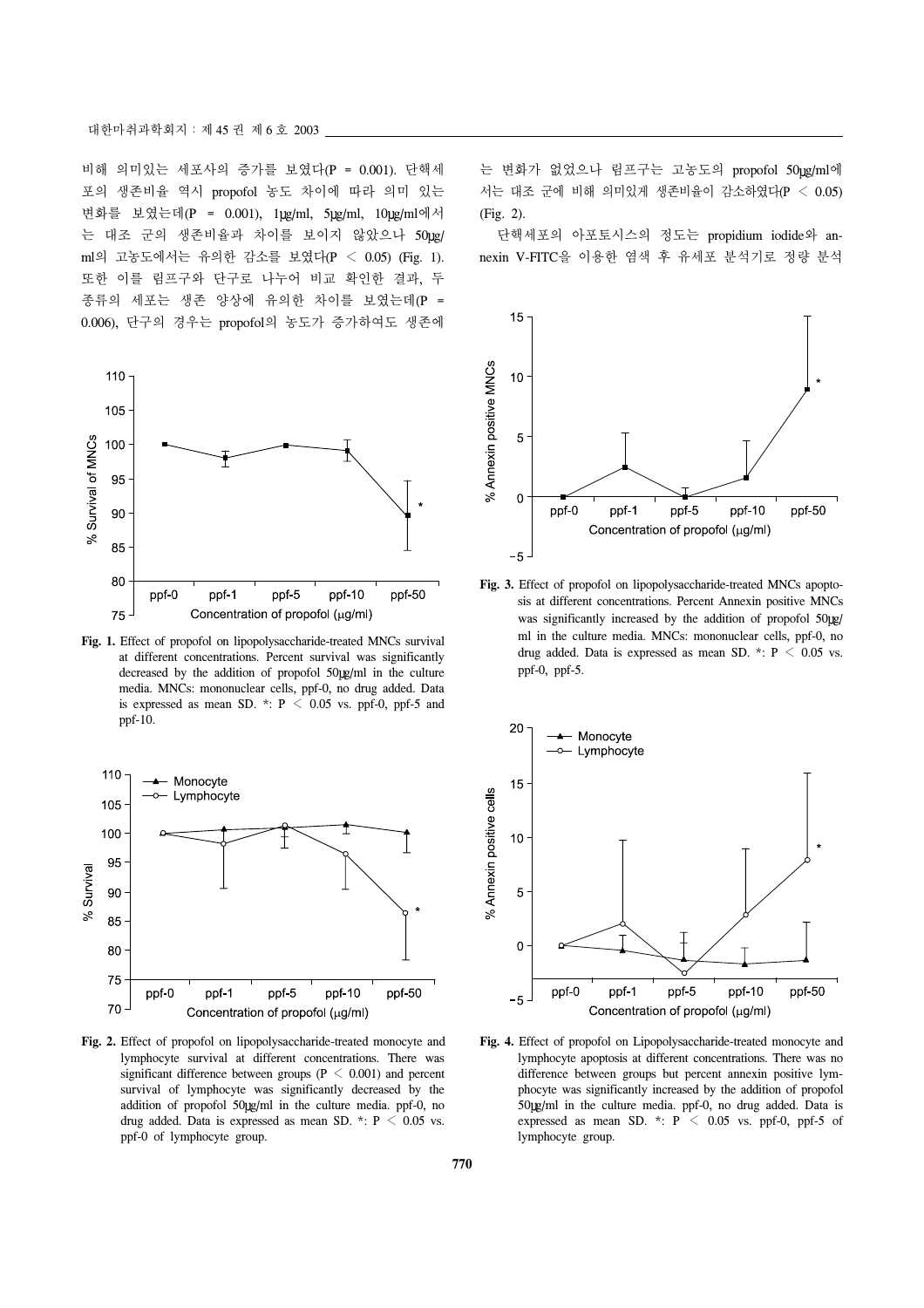한 결과는 배양액만을 혼합한 대조 군에 비해 propofol을 혼 합한 실험군에서 농도가 증가 함에 따라 아포토시스가 증 가하는 것을 알 수 있었다. 즉, annexin V-FITC에 의해 염색 되어 아포토시스가 됐음을 의미하는 단핵세포의 비율은 propofol 1ug/ml, 5ug/ml, 10ug/ml에 비해 50ug/ml에서 유 의한 증가를 보였다(P = 0.002) (Fig. 3). 이 단핵세포를 단 구와 림프구로 나누어 비교 확인한 결과, 단구는 배양액내 의 propofol의 농도가 증가되어도 아포토시스의 증가가 동반 되지 않았으나 림프구의 경우는 propofol의 농도에 따른 아 포토시스의 정도에 차이를 보였다(P = 0.02). 즉, propofol 50 g/ml의 고농도에서는 아포토시스가 크게 증가하여 대조 군, 5ug/ml에서의 아포토시스 정도와 유의한 차이를 보였 다( $P \leq 0.05$ ) (Fig. 4).

고 찰

 패혈증은 중환자실 사망률의 주된 부분을 차지하고 있지 만 아직 패혈증의 병리기전에 대해서는 확실히 밝혀지지 않고 있다. 최근 제시되는 면역학적인 병리기전 중의 하나 는 패혈증이나 내독소증의 동물 실험 모델에서 밝혀진 림 프구의 아포토시스의 증가이다.<sup>7-9)</sup> 본 연구에서는 LPS를 이 용한 실험적인 패혈증상태에서 propofol이 면역세포들의 아 포토시스 정도에 영향을 주는지를 알아보았는데 임상적인 허용 농도인 1µg/ml, 5µg/ml, 10µg/ml에서 면역세포 들은 아포토시스나 생존에 영향을 받지 않았으나 50 lg/ml의 독 성 농도에서는 단핵세포의 세포사나 아포토시스가 증가하 여 생존율이 감소하였고 이를 단구와 림프구로 분리해 비 교 하였을 때 단구에 비해 림프구가 더 많이 영향을 받는 다는 것을 알 수 있었다.

 아포토시스 또는 세포예정사는 유전학적으로 질서 정연 하게 조절되는 세포사의 한 형태로서 Kerr 등이<sup>18)</sup> 처음 기 술하였다. 이것은 다세포 생물에서 필요하지 않거나 아치사 손상을 받은 세포를 제거하는 정상적인 생리적 세포사를 의미한다. 감염에 의해 면역체계가 활성화 되면 사이토카인 의 출현과 함께 림프구의 아포토시스가 증가하면서 결국 그 수가 감소하게 되는데7,8) 이는 면역학적으로 두 가지의 의미로 해석할 수 있다. 즉, 해롭기도하고 이롭기도한 양면 성을 가지고 있어서<sup>19)</sup> 만약 신체가 과염증반응 상태(hyperinflammtory state)라면 아포토시스는 과도한 염증 사이토카인 을 분비하는 림프구를 줄일 수 있어 염증의 확산을 막고 조직과 각 기관의 기능을 유지하게 하는 방어적인 기전으 로 작용 하는 이점이 있지만6,20) 반대로 신체를 방어하는데 필수적인 림프구가 아포토시스로 수가 줄어든다는 것은 침 입한 미생물에 대한 반응이 떨어지고 (anergy)<sup>21)</sup> 감염에 대한 조절력을 잃게 되는 불리한 조건이 되기도 한다. 21,22) 패혈증 송호경․정대철:Propofol과 단핵세포와 림프구의 Apoptosis

시는 항염증성 사이토카인과 염증성 사이토카인이 같이 존 재하고 반응하여 이 발란스와 또 이를 조절하는 능력이 예 후에 영향을 준다고 하는데23) 여기서 림프구의 아포토시스 는 이 두 가지 반대되는 면역반응의 발란스를 유지하는 중 요한 조절인자이다.<sup>6</sup> 왜냐하면 림프구는 심한 염증 상태를 완화시키는데 필수적인 역할을 하는 면역세포로 미생물의 침입에 대해 T 림프구, B 림프구, macrophage의 잘 조화된 상호 관계는 효과적인 방어기전에 도움이 된다. 예를 들어 림프구는 macrophage를 활성화시키는 사이토카인을 생성하 고 macrophage와 B 림프구는 T 림프구에 항원을 표시하는 중요한 일을 하는데 패혈증에서는 이 B 세포와 T 세포 모 두 아포토시스로 수적 감소가 일어난다.<sup>24,25)</sup> 지금까지는 여 러 조직과 기관의 기능부전을 초래하는 패혈증의 기전을 조절되지 않은 과염증 반응상태인 전신적 염증반응 증후군 (SIRS, systemic inflammatory response syndrome)으로 생각하 여 왔으나6,26) 항염증작용이 있는 치료제들 즉, anti-endotoxin, anti-TNF, anti-IL-1, steroid, anti-platelet activating factor 등의 치료 효과에 의문을 가지게 되면서26,27) 반대로 면역 억제 상태가 감염에 대한 조절력을 잃게 할 수도 있다는 것이 제시되었다.<sup>28)</sup> Lederer 등도<sup>29)</sup> 패혈증의 주 원인은 염증에 대한 T 세포의 반응성 감소 등 면역반응부전(CARS, compensatory anti-inflammatory response syndrome)때문이라고 하 여 림프구의 수적 감소가 면역기능에 허점을 만들어 감염 의 원인이 되는 미생물을 제거하는 기능을 떨어뜨리고 이 차감염을 초래한다고 하며19) 또한 림프구의 아포토시스에 따르는 심장, 폐, 간, 신장, 근육 등의 아포토시스는 결국 기관자체의 기능부전으로 이어진다고 하였다.<sup>30,31)</sup> 현재 실험 적으로 패혈증 시 증가된 아포토시스를 항 아포토시스 제 제를 처치하여 림프구의 수가 줄어드는 것을 막아 보려는 시도를 하고있고 실제로 실험동물에서는 사망률을 줄일 수 있다고 하여 패혈증시 림프구 수의 감소로 인한 면역억제 는 생존에 영향을 주는 중요한 인자로 인지되고 있다.<sup>28)</sup> 임 상적으로도 중환자실의 환자의 경우 3일 동안 계속하여 림 프구의 수가 감소되어 있으면 병원감염의 위험이 크게 증 가한다고 한다고 하는데21) 이처럼 사이토카인이나 아포토시 스의 불균형이 건강한 사람에서는 회복에 별 영향이 없을 수도 있으나 고위험군의 환자들에게는 수술이나 마취제의 선택등으로 사이토카인의 분비나 아포토시스에 또 다른 변 화를 주는 것은 예후에 영향을 줄 수 있다고 하겠다.<sup>32,33)</sup>

 일반적으로 수술이나 패혈증 시 중성구의 아포토시스는 감소되어 염증을 진행시키고 심화시키는 반면, 림프구의 아 포토시스는 증가한다고 알려져 있고34) 또 경막외 마취의 경 우는 중성구의 아포토시스는 변화가 없었지만 propofol, 흡 입마취제를 사용한 마취 후에는 중성구의 아포토시스가 감 소하여 마취제 자체도 아포토시스에 영향을 주는 것을 알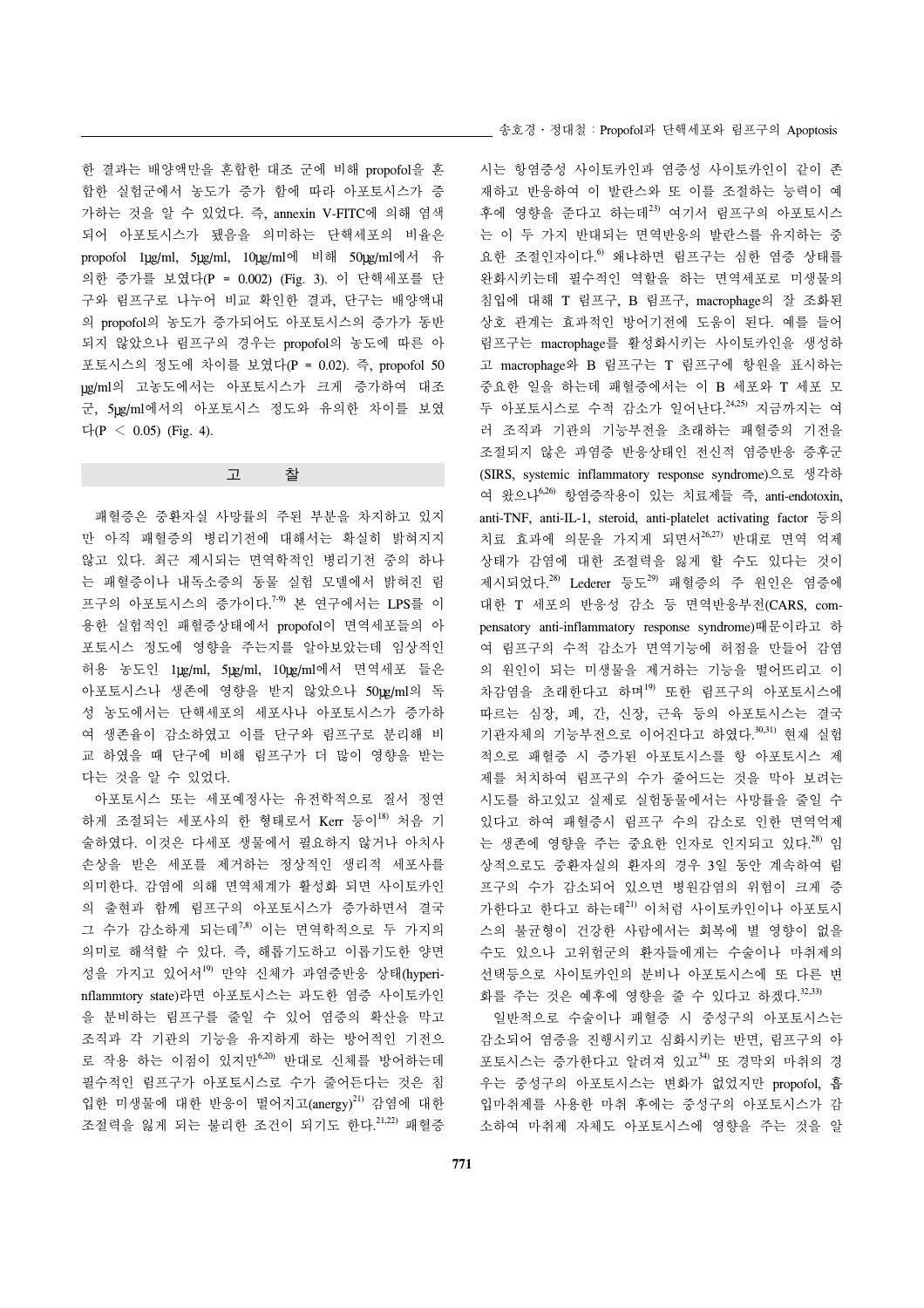수 있다.<sup>13)</sup> 특히 propofol은 호중구의 기능을 방해하고<sup>12)</sup> 사 이토카인 유리에도 영향을 주지만, 35) 흡입 마취제에 비해 항 염증작용이 있는 IL-10에는 영향이 없다고도 하고, T 림 프구의 기능에 영향을 주지않고<sup>16)</sup> isoflurnane에 비해 T helper 림프구의 감소가 없는 등<sup>36)</sup> 다른 마취제에 비해 염증에 대 한 영향은 적다고 보고되어 왔다.<sup>15-17)</sup> 실지로 propofol은 구 조적으로 phenol을 포함하는 alpha-tocopherol과 butylated hydroxytoluene을 닮아 있어서 hydrogen peroxide, hydroxyl radical, superoxide 등에 대한 항 산화작용으로 조직이나 세포를 손 상으로부터 보호하는 역할을 한다고 알려져 있다.<sup>37)</sup> 실험적 으로도 사람의 폐포의 대식세포에 대한 연구에서는 면역반 응을 억제하고14) 백혈구에 대한 연구에서도 이러한 산화 물 질 등을 직접 제거하는 능력이 있다고 밝혀진 바 있다. 38) Delogu는39) 마취제나 수술 자체로 인해 말초혈액 내 림프구 의 아포토시스가 증가되는데 반해 실험적으로 propofol에 림 프구를 배양했을 경우 임상 농도나 그 열 배의 농도에서도 아포토시스가 일어나지 않는다고 하였고, 사람의 대식세포에 대해서도 세포독성이 없는 농도에서(30LM) 즉, 임상 농도에 서 nitric oxide에 의한 세포사를 차단한다고 알려져 있다.<sup>14)</sup> 그러나 이러한 보호 효과는 시간에 의존적으로 감소하여 24시간이 지나면 매우 감소한다는데 그 기전은 propofol이 빛과 공기에서 분해되고40) cytochrome P450-dependent monooxygenases에 의해 2, 6 diisopropyl-1, 4-quinol이나 uridine diphosphate glucuronosyltransferase-mediated glucuronidation되어 glucuronide complex로 변화되어 버리기 때문이라고 하였 다. 41)

 Annexin는 칼슘의 존재 하에서 인지질과 결합을 하는 단 백질이며, annexin V-FITC는 칼슘의 존재 하에서 포스파티 딜세린과 결합하는 형광 표지물이다. 살아있는 세포에서는 능동적 수송에 의해서 포스파티딜세린이 세포 내에 위치하 지만 아포토시스가 진행되면서 세포막의 바깥쪽으로 위치 를 바꾸게 되므로 이때 annexin V-FITC가 이 포스파티딜세 린과 결합하게 되어 아포토시스가 된 세포를 표지하게 된 다. 즉, 아포토시스에 있는 세포는 annexin V-FITC에만 염색 되고, 살아있는 세포는 어느 것에도 염색되지 않으며, 죽은 세포는 propidium iodide와 annexin V-FITC 모두에 염색된다. 저자들은 이를 이용하여 실험적인 패혈증상태에서 활성화 된 단핵세포의 아포토시스가 propofol의 농도에 영향을 받는 지를 알아보고, 또한 세포의 크기와 세포 내의 granule의 정 도에 따라 단구와 림프구로 분리해서 아포토시스 지수를 계산하였는데 패혈증으로 림프구의 아포토시스가 증가되어 있는 상태라 하여도 propofol의 임상허용 농도에서는 더 이 상 림프구의 아포토시스에 영향을 주지 않는다는 것을 알 수 있었다. 결론적으로 본 연구에서는 아직 아포토시스가 패혈증환자의 생존에 유리한 지, 불리한지는 확실히 밝혀져

있지 않으나 림프구의 아포토시스가 증가하여 림프구의 수 가 준다는 것은 술 후 감염과 염증, 패혈증, 사망률의 증가 와 관련이 있는 만큼 이러한 면역억제 상태를 피하기 위한 마취제의 선택에 있어 아포토시스에 영향이 적은 propofol의 사용은 다른 마취제에 비해 임상적으로 유리할 수 있다고 하겠다. 즉, propofol이 수술을 위한 마취나 중환자실에서의 진정을 목적으로 투여하는 용량에서는 말초 혈액 내 단핵 세포와 림프구, 단구의 아포토시스에 영향을 주지 않는 것 을 알 수 있었다.

#### 참 고 문 헌

- 1. Moudgil GC: Update on anaesthesia and the immune response. Can Anaesth Soc J 1986; 33: S54-60.
- 2. Stevenson GW, Hall SC, Rudnick S, Seleny FL, Stevenson HC: The effect of anesthetic agents on the human immune response. Anesthesiology 1990; 72: 542-52.
- 3. Mitsuhata H, Shimizu R, Yokoyama MM: Suppressive effects of volatile anesthetics on cytokine release in human peripheral blood mononuclear cells. Int J Immunopharmac 1995; 17: 529-34.
- 4. Atwell DM, Grichnik KP, Newman MF, Reves JG, NcBride WT: Balance of proinflammatory and anti-inflammatory cytokines at thoracic cancer operation. Ann Thorac Surg 1998; 66: 1145-50.
- 5. Helmy SA, Wahby MA, El-Nawaway M: The effect of anaesthesia and surgery on plasma cytokine production. Anaesthesia 1999; 54: 733-8.
- 6. Bone RC: Sir Isaac Newton, sepsis, SIRS, and CARS. Crit Care Med 1996; 24: 1125-9.
- 7. Wang SD, Huang KJ, Lin YS, Lei HY: Sepsis-induced apoptosis of the thymocytes in mice. J Immunol 1994; 152: 5014-21.
- 8. Rogers HW, Callery MP, Deck B, Unanue ER: Listeria monocytogenes induces apoptosis of infected hepatocytes. J Immunol 1996; 156: 679-84.
- 9. Zhang XM, Morikawa A, Takahashi K, Jiang GZ, Kato Y, Sugiyama T, et al: Localization of apoptosis (programmed cell death) in mice by dministration of lipopolysaccharide. Microbiol Immunol 1994; 38: 669-71.
- 10. Sasajima K, Inokuchi K, Onda M, Miyashita M, Okawa KI, Matsutani T, et al: Detection of T cell apoptosis after major operations. Eur J Surg 1999; 165: 1020-3.
- 11. Oka M, Hirazawa K, Yamamoto K, Iizuka N, Hazama S, Suzuki T, et al: Induction of Fas-mediated apoptosis on circulating lymphocytes by surgical stress. Ann Surg 1996; 223: 434-40.
- 12. O'Donnell NG, McSharry CP, Wilkinson PC, Axbury AJ: Comparison of the inhibitory effects of propofol, thiopentone and midazolam on neutrophil polarization in vitro in the presence or absence of human serum albumin. Br J Anaesth 1992; 69: 70-4.
- 13. Fanning NF, Poster J, Shorten GD, Kirwan WO, Bouchier-Hayes D, Cotter TG, et al: Inhibition of neutrophil apoptosis after elective surgery. Surgery 1999; 126: 527-34.